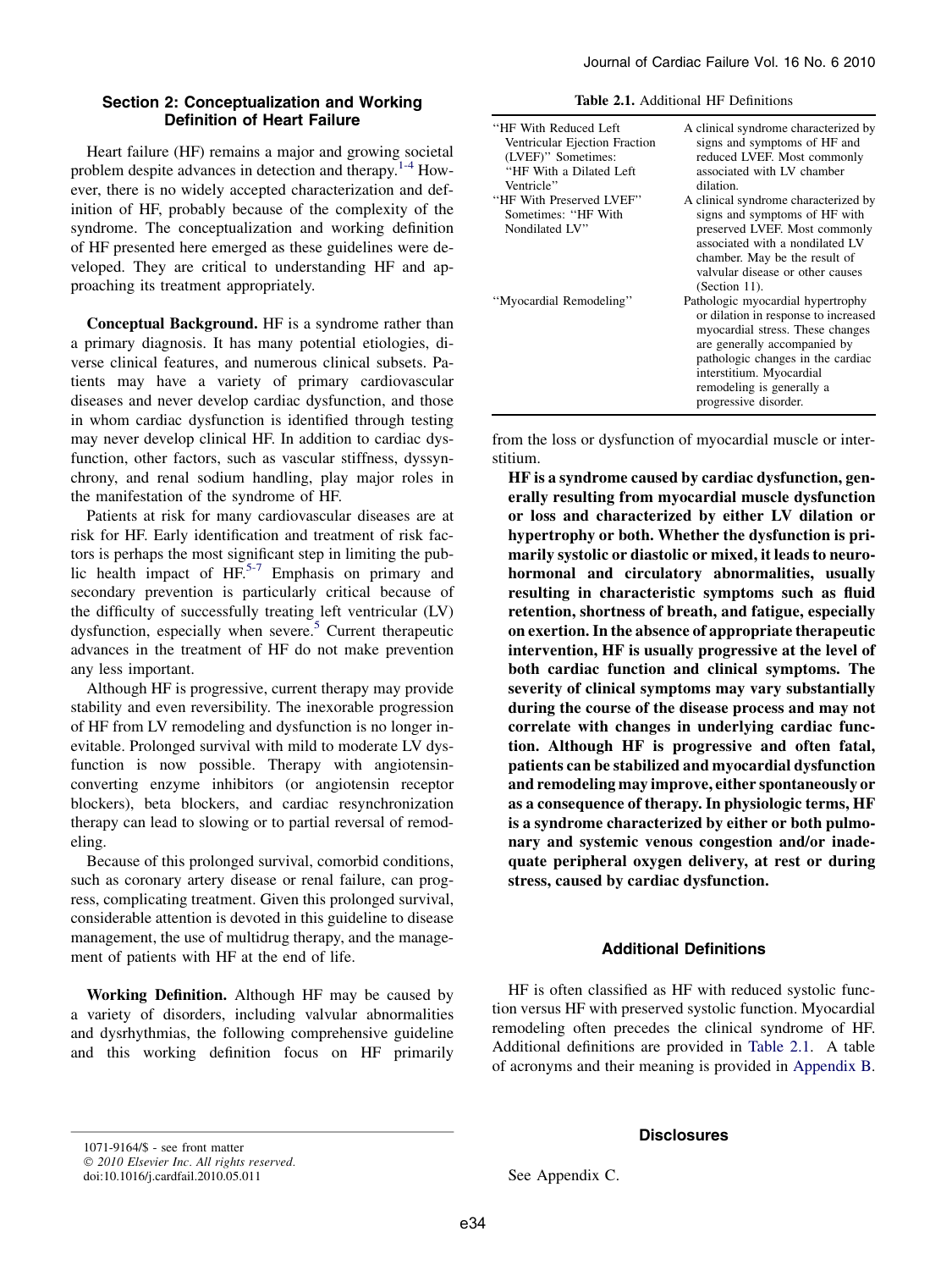### **References**

- <span id="page-1-0"></span>1. Fang J, Mensah GA, Croft JB, Keenan NL. Heart failure-related hospitalization in the U.S., 1979 to 2004. J Am Coll Cardiol 2008;52:  $428 - 34.$
- 2. Koelling TM, Chen RS, Lubwama RN, L'Italien GJ, Eagle KA. The expanding national burden of heart failure in the United States: the influence of heart failure in women. Am Heart J 2004;147:  $74 - 8$
- 3. Loehr LR, Rosamond WD, Chang PP, Folsom AR, Chambless LE. Heart failure incidence and survival (from the Atherosclerosis Risk in Communities study). Am J Cardiol  $2008;101:1016-22$ .
- 4. McCullough PA, Philbin EF, Spertus JA, Kaatz S, Sandberg KR, Weaver WD. Confirmation of a heart failure epidemic: findings from the Resource Utilization Among Congestive Heart Failure (REACH) study. J Am Coll Cardiol 2002;39:60-9.
- 5. Baker DW. Prevention of heart failure. J Card Fail 2002;8:333-46.
- 6. Dunlay SM, Weston SA, Jacobsen SJ, Roger VL. Risk factors for heart failure: a population-based case-control study. Am J Med 2009;122:1023-8.
- 7. Lee DS, Gona P, Vasan RS, Larson MG, Benjamin EJ, Wang TJ, et al. Relation of disease pathogenesis and risk factors to heart failure with preserved or reduced ejection fraction: insights from the framingham heart study of the national heart, lung, and blood institute. Circulation 2009;119:3070-7.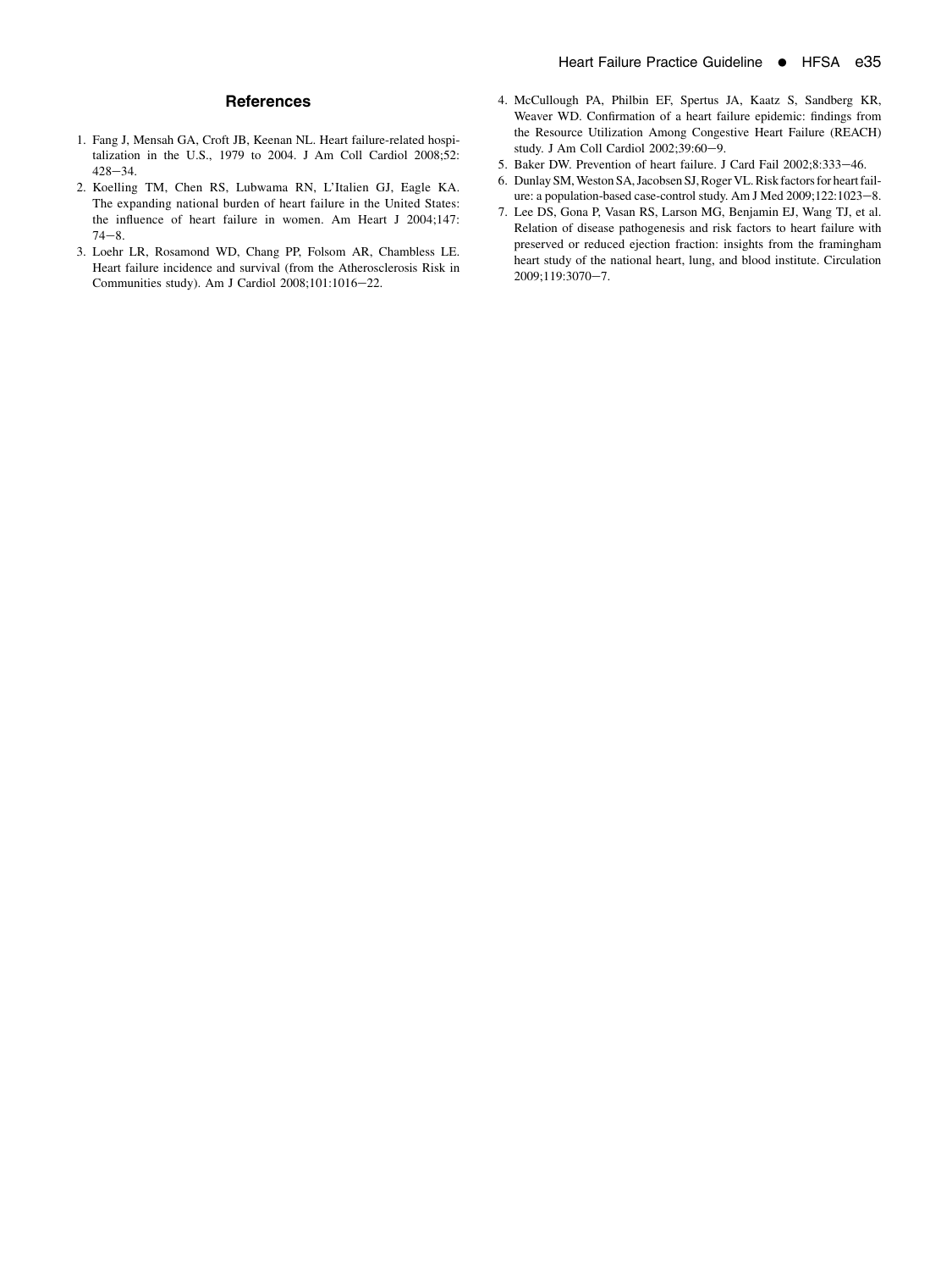# Appendix B. Acronyms

| Acronym                   | <b>Meaning</b>                                                                 |
|---------------------------|--------------------------------------------------------------------------------|
| ACE                       | angiotensin converting enzyme                                                  |
| ADA                       | American Diabetes Association                                                  |
| ADHF                      | acute decompensated heart failure                                              |
| AF                        | atrial fibrillation                                                            |
| AHA/ACC                   | American Heart Association/American College of<br>Cardiology                   |
| ALVD                      | asymptomatic left ventricular dysfunction                                      |
| ARB                       | angiotensin receptor blocker                                                   |
| ARVD/C                    | arrhythmogenic right ventricular dysplasia/<br>cardiomyopathy                  |
| AV                        | arteriovenous                                                                  |
| BMI<br><b>BNP</b>         | body mass index                                                                |
| <b>BUN</b>                | B-type natriuretic peptide<br>blood urea nitrogen                              |
| CABG                      | coronary artery bypass graft                                                   |
| CAD                       | coronary artery disease                                                        |
| <b>CHD</b>                | congenital heart disease                                                       |
| CI                        | confidence interval                                                            |
| CK-MM                     | creatinine kinase MM isoenzyme                                                 |
| <b>COPD</b>               | chronic obstructive pulmonary disease                                          |
| $COX-2$                   | cyclooxygenase-2                                                               |
| <b>CPAP</b><br><b>CPR</b> | continuous positive airway pressure<br>cardiopulmonary resuscitation           |
| CR/XL                     | controlled release/extended release                                            |
| CREST                     | a limited cutaneous form of scleroderma defined by                             |
|                           | calsinosis, Raynaud's syndrome, esophageal                                     |
|                           | dysmotility, sclerodactyly, and telangiectasia                                 |
| CRT                       | cardiac resynchronization therapy                                              |
| CRT-D                     | cardiac resynchronization therapy device and<br>defibrillator                  |
| CTR                       | cardiothoracic ratio                                                           |
| DASH                      | Dietary Approaches to Stop Hypertension                                        |
| DBP                       | diastolic blood pressure                                                       |
| <b>DCM</b>                | dilated cardiomyopathy                                                         |
| DNR                       | do not resuscitate                                                             |
| <b>DVT</b><br>ECG         | deep venous thrombosis                                                         |
| ED                        | electrocardiogram<br>emergency department                                      |
| EP, EPS                   | electrophysiology, electrophysiology study                                     |
| <b>EVCPP</b>              | endoventricular circular patch plasty                                          |
| <b>FDC</b>                | familial dilated cardiomyopathy                                                |
| GFR, eGFR                 | glomerular filtration rate, estimated glomerular filtration<br>rate            |
| <b>HCM</b>                | hypertrophic cardiomyopathy                                                    |
| ΗF                        | heart failure                                                                  |
| <b>HFSA</b>               | Heart Failure Society of America                                               |
| HR                        | hazard ratio                                                                   |
| ICD<br>INR                | implantable cardioverter defibrillator                                         |
| JVP                       | international normalized ratio<br>jugular venous pressure                      |
| LA                        | left atrial                                                                    |
| LMWH                      | low molecular weight heparin                                                   |
| LV                        | left ventricular                                                               |
| <b>LVAD</b>               | left ventricular assist device                                                 |
| <b>LVEF</b>               | left ventricular ejection fraction                                             |
| LVH                       | left ventricular hypertrophy                                                   |
| <b>LVNC</b>               | left ventricular noncompaction                                                 |
| MI<br>MRI                 | myocardial infarction<br>magnetic resonance imaging                            |
| <b>NCEP</b>               | National Cholesterol Education Program                                         |
| NIV                       | non-invasive ventilation                                                       |
| <b>NSAID</b>              | non-steroidal anti-inflammatory drug                                           |
| NT-proBNP                 | N-terminal pro-B-type natriuretic peptide                                      |
| NYHA                      | New York Heart Association                                                     |
| OMIM                      | Online Mendelian Inheritance in Man (online resource)                          |
| OU                        | observation unit                                                               |
| PCI                       | percutaneous coronary intervention                                             |
| <b>PCWP</b>               | pulmonary capillary wedge pressure                                             |
| PЕ<br>PET-CT              | pulmonary embolism                                                             |
| PMI                       | positron emission tomography - computed tomography<br>point of maximal impulse |
| <b>PND</b>                | paroxysmal nocturnal dyspnea                                                   |

| Appendix B. (continued) |  |
|-------------------------|--|
|                         |  |

| $PPAR-\alpha$          | peroxisome proliferator-activated receptor-alpha                                                                                             |
|------------------------|----------------------------------------------------------------------------------------------------------------------------------------------|
| PUFA                   | polyunsaturated fatty acids                                                                                                                  |
| PVC                    | premature ventricular contraction                                                                                                            |
| QTc                    | QT interval corrected for heart rate                                                                                                         |
| RAAS<br><b>RCM</b>     | renin-angiotensin-aldosterone system<br>restrictive cardiomyopathy                                                                           |
| RV                     | right ventricular                                                                                                                            |
| SAECG                  | signal-averaged electrocardiogram                                                                                                            |
| <b>SAVER</b>           | surgical anterior ventricular endocardial restoration                                                                                        |
| SBP                    | systolic blood pressure                                                                                                                      |
| SCD                    | sudden cardiac death                                                                                                                         |
| <b>SDC</b>             | serum digoxin concentration                                                                                                                  |
| <b>SPECT</b>           | single-photon emission computed tomography                                                                                                   |
| SSRI                   | selective serotonin reuptake inhibitors                                                                                                      |
| <b>STEMI</b>           | ST-elevation myocardial infarction                                                                                                           |
| TNF- $\alpha$<br>UFH   | tumor necrosis factor-alpha<br>unfractionated heparin                                                                                        |
| <b>USDA</b>            | United States Department of Agriculture                                                                                                      |
| VE/VCO <sub>2</sub>    | ventilation equivalent of carbon dioxide (production                                                                                         |
|                        | slope)                                                                                                                                       |
| VF                     | ventricular fibrillation                                                                                                                     |
| VT                     | ventricular tachycardia                                                                                                                      |
| <b>Clinical Trials</b> |                                                                                                                                              |
| Acronym                | <b>Full Trial Name</b>                                                                                                                       |
| ACCOMPLISH             | Avoiding Cardiovascular Events Through Combination<br>Therapy in Patients Living with Systolic<br>Hypertension                               |
| <b>ADHERE</b>          | Acute Decompensated Heart Failure National Registry<br>(Registry)                                                                            |
| AFFIRM                 | Atrial Fibrillation Follow-Up Investigation of Rhythm<br>Management                                                                          |
| A-HeFT                 | African-American Heart Failure Trial                                                                                                         |
| ALLHAT                 | Antihypertensive and Lipid-Lowering Treatment to<br>Prevent Heart Attack Trial                                                               |
| ALOFT                  | Aliskiren Observation of Heart Failure Treatment                                                                                             |
| <b>B-CONVINCED</b>     | Beta Blocker Continuation Versus Interruption on<br>Patients with Congestive Heart Failure Hospitalized<br>for a Decompensation Episode      |
| <b>CANPAP</b>          | Canadian Continuous Positive Airway Pressure for<br>Patients with Central Sleep Apnea and Heart Failure                                      |
| <b>CAPRICORN</b>       | Carvedilol Post-Infarct Survival Control in Left<br>Ventricular Dysfunction                                                                  |
| CARE-HF                | Cardiac Resynchronization-Heart Failure                                                                                                      |
| CHARM                  | Candesartan in Heart Failure Assessment of Reduction<br>in Mortality and Morbidity (Also CHARM-Added,<br>CHARM-Alternative, CHARM-Preserved) |
| CIBIS                  | Cardiac Insufficiency Bisoprolol Study                                                                                                       |
| <b>COACH</b>           | Coordinating Study Evaluating Outcomes of Advising                                                                                           |
|                        | and Counseling in Heart Failure                                                                                                              |
| <b>COMET</b>           | Carvedilol or Metoprolol European Trial                                                                                                      |
| <b>COMPANION</b>       | Comparison of Medical Therapy, Pacing, and                                                                                                   |
|                        | Defibrillation in Chronic Heart Failure                                                                                                      |
| <b>CONSENSUS</b><br>П  | Cooperative New Scandinavian Enalapril Survival<br>Study II                                                                                  |
| <b>COPERNICUS</b>      | Carvedilol Prospective Randomized Cumulative<br>Survival Study                                                                               |
| DIG<br><b>EFFECT</b>   | Digitalis Investigation Group<br>Enhanced Feedback for Effective Cardiac Treatment<br>(Evaluation Tool)                                      |
| <b>EPHESUS</b>         | Epleronone Post-Acute Myocardial Infarction Heart<br>Failure Efficacy and Survival Study                                                     |
| <b>ESCAPE</b>          | Evaluation Study of Congestive Heart Failure and<br>Pulmonary Artery Catheterization Effectiveness                                           |
| <b>EUROPA</b>          | European Trial on Reduction of Cardiac Events with<br>Perindopril in Stable Coronary Artery Disease                                          |
| <b>FAIR-HF</b>         | Ferinject Assessment in Patients with Iron Deficiency<br>and Chronic Heart Failure                                                           |
| <b>GISSI</b>           | Gruppo Italiano Per Lo Studio Della Sopravvivenza<br>Nell'infarto Miocardico (GISSI-Prevenzione, GISSI-                                      |
| GUSTO-1                | HF)<br>Global Utilization of Streptokinase and Tissue<br>Plasminogen Activator for Occluded Coronary<br>Arteries                             |